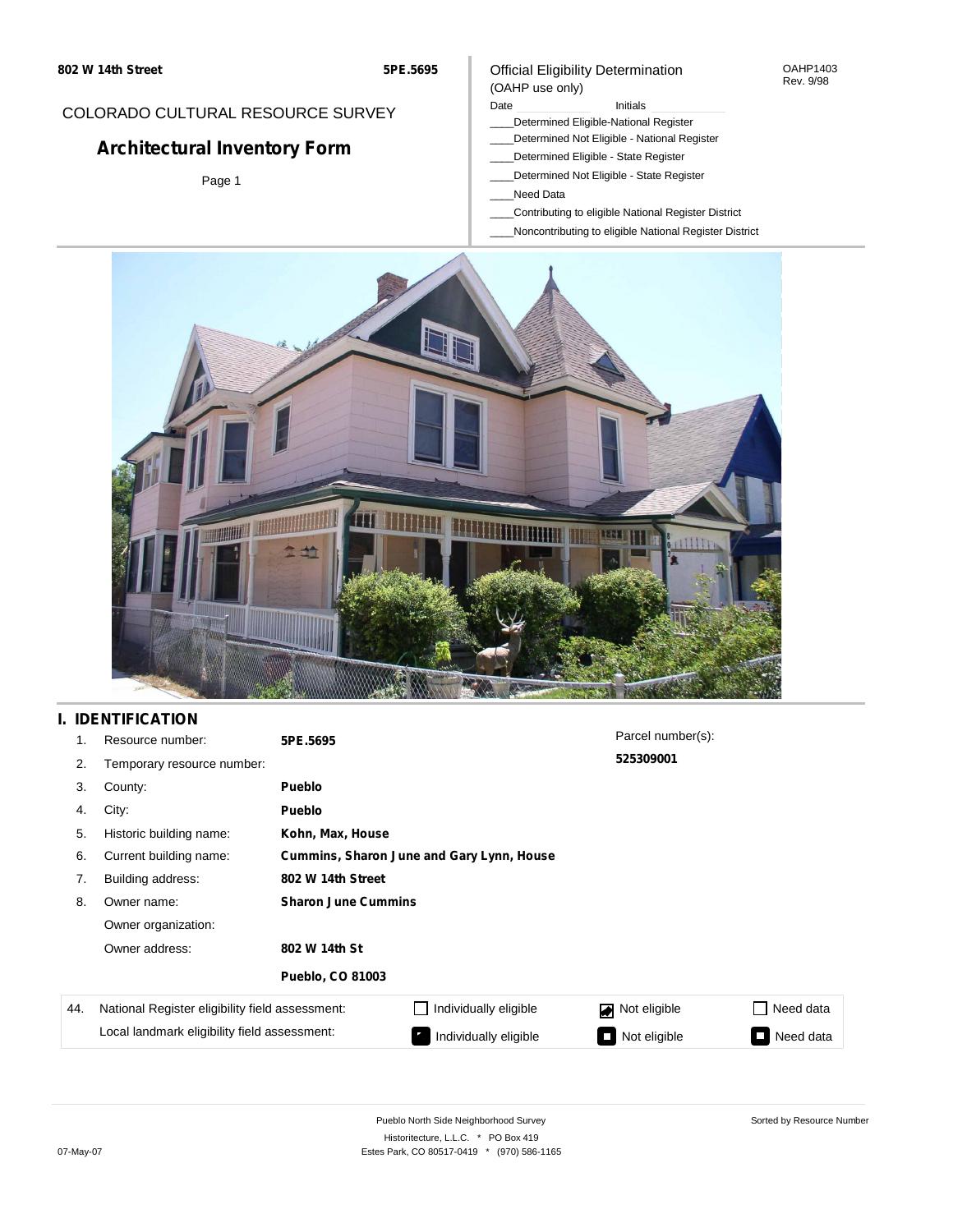Sorted by Resource Number

## **Architectural Inventory Form**

Page 2

### **II. GEOGRAPHIC INFORMATION**

| 9.              | P.M.       |    | 6th                 |    |           | Township:               |       | <b>20S</b>                  |    |           |           | Range:            | 65W |         |
|-----------------|------------|----|---------------------|----|-----------|-------------------------|-------|-----------------------------|----|-----------|-----------|-------------------|-----|---------|
|                 |            | NE | 1/4                 | of | <b>NE</b> | 1/4                     | of NE | 1/4                         | of | <b>SW</b> | 1/4       | of Section        |     | 25      |
| 10 <sub>1</sub> |            |    | UTM reference zone: |    |           | 13                      |       |                             |    |           |           |                   |     |         |
|                 | Easting:   |    |                     |    |           | 533467                  |       |                             |    |           | Northing: |                   |     | 4236720 |
| 11.             |            |    | USGS quad name:     |    |           | <b>Northeast Pueblo</b> |       |                             |    |           | Scale:    |                   |     | 7.5     |
|                 | Year:      |    |                     |    |           | 1974)                   |       | 1961 (Photorevised 1970 and |    |           |           |                   |     |         |
| 12.             | $Lot(s)$ : |    |                     |    |           | Lot 1; Block 6          |       |                             |    |           |           |                   |     |         |
|                 | Addition:  |    |                     |    |           | <b>Craig's Addition</b> |       |                             |    |           |           | Year of addition: |     | 1871    |

13. Boundary description and justification:

The boundary, as described above, contains but does not exceed the land historically associated with this property.

П Metes and bounds exist:

### **III. ARCHITECTURAL DESCRIPTION**

| 14. | Building plan (footprint, shape):    | <b>Irregular Plan</b>                |                       |
|-----|--------------------------------------|--------------------------------------|-----------------------|
|     | Other building plan descriptions:    |                                      |                       |
| 15. | Dimensions in feet (length x width): | 1,565 square feet                    |                       |
| 16. | Number of stories:                   | $\mathbf{2}$                         |                       |
| 17. | Primary external wall material(s):   | <b>Asbestos</b>                      | Other wall materials: |
|     |                                      |                                      |                       |
| 18. | Roof configuration:                  | <b>Gabled Roof/Cross Gabled Roof</b> |                       |
|     | Other roof configurations:           |                                      |                       |
| 19. | Primary external roof material:      | <b>Asphalt Roof/Composition Roof</b> |                       |
|     | Other roof materials:                |                                      |                       |
| 20. | Special features:                    | Fence                                |                       |
|     |                                      | Chimney                              |                       |
|     |                                      | Porch                                |                       |
|     |                                      | <b>Roof Treatment/Finial</b>         |                       |
|     |                                      | <b>Roof Treatment/Dormer</b>         |                       |
|     |                                      | <b>Window/Stained Glass</b>          |                       |

21. General architectural description:

Oriented to the north, this house rests on a sandstone foundation, nearly obscured behind a pink-painted, concrete stucco. Pink-painted, asbestos shingle siding clads the exterior walls. It is painted green in the gables. Windows are generally 1-over-1light, double-hung sash, with white vinyl frames, and white-painted wood surrounds These windows open in a 2-story, 3-sided, canted bay protruding from the center of the west elevation. This bay has its own, steeply pitched, octagonal roof, crowned by a metal finial. Another canted bay protrudes from the east elevation. It sits beneath its own, pedimented gabled. Single-light hopper or awning windows appear on ether side of the principal doorway. A 1-beside-1-light, sliding-sash window, with an aluminum frame, opens in the center of a single-story canted bay, protruding from the east side of the front (north) façade. Opening in the first story of a two-story porch, protruding from the southeast corner, are windows consisting of a 1-beside-1light, sliding-sash window beneath a single, fixed frame. The gables host paired hopper or awning windows, with stained glass. A small, half-circular window opens beneath a small roof projecting from a steeply pitched, pyramidal roof capping the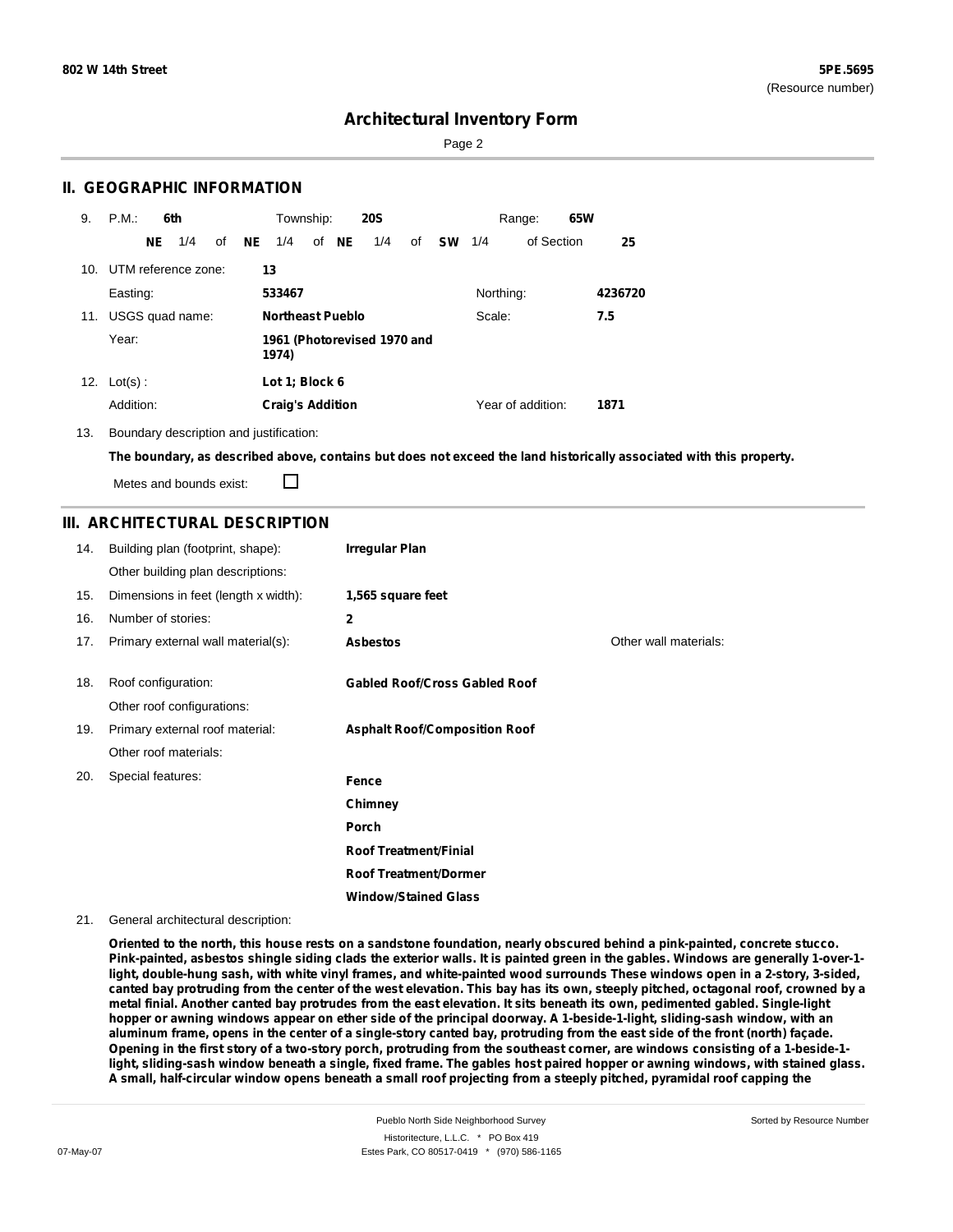Sorted by Resource Number

# **Architectural Inventory Form**

Page 3

northwest corner of the house. This roof also has a finial. A porch spans the entire facade and wraps around the northeast corner. It has a simple, white-painted wood balustrade. The supports are turned. Between them is a spindlework frieze. Approaching the porch on the west end of its north elevation is a single wood step. Above the step is a pediment. This portion of the porch provides access to the principal doorway, which hosts a two-panel, 1-light, glass-in-wood-frame door, painted white. The door's light and transom host stained glass depicting a bull elk in a mountain setting, with a bald eagle soaring overhead. Another doorway opens in the east face of the inside (southeast-facing) corner. It hosts a 6-panel, white-painted door, opening behind a white, aluminum-frame storm door. The door provides access to a concrete porch, sheltered beneath a shed roof of corrugated, translucent fiberglass, on wrought-iron supports. Another doorway opens in the east elevation of a front-gabled structure protruding from the west end of the rear (south) elevation. It hosts a 5-panel, white-painted wood door. A 4-step concrete stoop, with wrought-iron railing, approaches the door from the south. Brown asphalt shingles cover the crossgabled main roof and all other roof surfaces. White-painted wood fascia, with projecting cornice, and soffit box the eaves. Red**brick chimneys protrude from the roof's apex and from the south-facing slope.**

22. Architectural style: **Late Victorian/Edwardian** 

Other architectural styles:

Building type:

23. Landscape or special setting features:

This property is located on terrain sloping downward from northwest to southeast, with an elevation of around 4,700 feet above mean sea level. The neighborhood features modest, one- and two-story houses. Setbacks from West 14th Street are generally the same on this block. This property is situated on the southwest corner of West 14th and Craig streets. Gravel covers the strip separating the sidewalk from the streets. A planted-grass yard, with mature landscaping, covers the property. Encircling **the front yard is a chain-link fence; a wood privacy fence encloses the backyard.**

24. Associated buildings, features or objects:

| 1: | Type:                  | Shed 1                                                                                                                                                                                                                                                                                                                                                                                                                                                                                                                                                             |
|----|------------------------|--------------------------------------------------------------------------------------------------------------------------------------------------------------------------------------------------------------------------------------------------------------------------------------------------------------------------------------------------------------------------------------------------------------------------------------------------------------------------------------------------------------------------------------------------------------------|
|    | Describe:              | A prefabricated shed, constructed by the Morgan Company, is located on the southeast corner<br>of the lot. Oriented to the north, it rests on a loosely laid, red brick foundation. Walls of pale-<br>yellow-painted sheet metal clad the exterior walls. A sheet-metal-covered door opens in the<br>center of the front (north) elevation. Flaking the doorway are 1-beside-1-light, sliding sash<br>windows, with brown aluminum frames. On either side of the windows are white, board-and-<br>batten shutters. White sheet metal covers the front-gabled roof. |
| 2: | Type:                  | Shed 2                                                                                                                                                                                                                                                                                                                                                                                                                                                                                                                                                             |
|    | Describe:              | A shed is located on the southwest corner of the lot. Oriented to the east, the building lacks a<br>formal foundation. Pink-painted asbestos siding clads the exterior walls. Opening in the center<br>of the front (east) elevation is a green-painted wood slab door. A window opening in the south<br>elevation has been boarded shut. Brown sheets of asphalt cover the side-gabled roof, and a<br>fascia board caps the otherwise exposed rafter ends.                                                                                                        |
|    | ישודבריזווס גו שונדרוס |                                                                                                                                                                                                                                                                                                                                                                                                                                                                                                                                                                    |

## **IV. ARCHITECTURAL HISTORY**

| 25. | Date of Construction:  | Estimate:                                                                                                                                               | 1900                             | Actual:                                                                                       |  |
|-----|------------------------|---------------------------------------------------------------------------------------------------------------------------------------------------------|----------------------------------|-----------------------------------------------------------------------------------------------|--|
|     | Source of Information: | Sanborn Fire Insurance Maps (for Pueblo, Colorado). New York: Sanborn Map and<br>Publishing Co., 1883, 1886, 1889, 1893, 1904-05, 1904-51, and 1904-52. |                                  |                                                                                               |  |
|     |                        |                                                                                                                                                         | Co. consulted 1886 through 2003. | Pueblo City Directory. Pueblo, Co.; Salt Lake City; Kansas City, Mo.; and others: R.L. Polk & |  |
| 26. | Architect:             | unknown                                                                                                                                                 |                                  |                                                                                               |  |
|     | Source of information: |                                                                                                                                                         |                                  |                                                                                               |  |
| 27. | Builder:               | unknown                                                                                                                                                 |                                  |                                                                                               |  |
|     | Source of information: |                                                                                                                                                         |                                  |                                                                                               |  |
| 28. | Original Owner:        | Max Kohn                                                                                                                                                |                                  |                                                                                               |  |
|     | Source of information: |                                                                                                                                                         | Co. consulted 1886 through 2003. | Pueblo City Directory. Pueblo, Co.; Salt Lake City; Kansas City, Mo.; and others: R.L. Polk & |  |

Pueblo North Side Neighborhood Survey Historitecture, L.L.C. \* PO Box 419 07-May-07 **Estes Park, CO 80517-0419** \* (970) 586-1165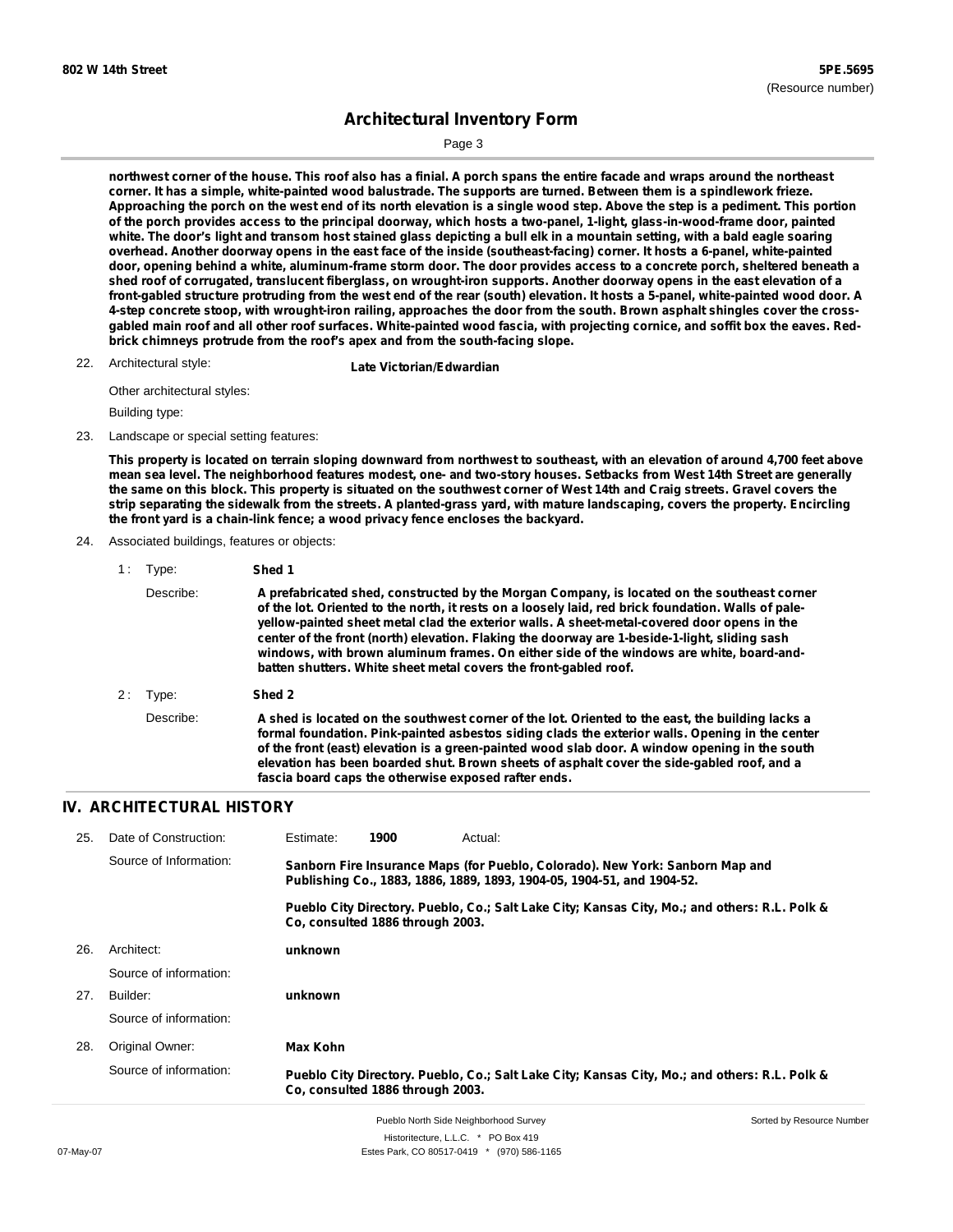Page 4

#### 29. Construction history:

According to Pueblo County Tax Assessor records, this building was constructed in 1900. Sanborn maps and city directories corroborate a circa 1900 date of construction. The most notable alteration has been the 2-story enclosed porch protruding from the south end of the east elevation. It rests on concrete blocks and appears to date to after 1950. Other modifications include the installation of asbestos siding, probably in the 1930s or '40s, and replacement of most double-hung sash windows, which **date to after 1980.**

30. Location: **original** Date of move(s):

#### **V. HISTORICAL ASSOCIATIONS**

|     | 31. Original use(s): | <b>Single Dwelling</b> |
|-----|----------------------|------------------------|
| 32. | Intermediate use(s): | <b>Single Dwelling</b> |
|     | 33. Current use(s):  | <b>Single Dwelling</b> |
|     | 34. Site type(s):    | <b>Residence</b>       |

35. Historical background:

The first owner and resident of this house, constructed around 1900, was Max Kohn, owner and manager of the Colorado Bedding Company. He was born in Austria in March 1850. His wife, Carrie Kohn, was also born in Austria, in February 1853. Max arrived in the United States in 1866 and Carrie in 1870. They were married around 1872 and initially settled in Nebraska before coming to Pueblo. The Kohns had at least four children: Amanda, Rosa, Edgar, and Nathaniel. They also resided in this house with a son-in-law and a grandson, Laskar. A domestic servant, Caroline Dasher, also lived here. Carrie Kohn continued **to reside here following Max's death, around 1910, leaving this address around 1921.**

From that time until his death over 40 years later, the owner and resident was William O. Hartman. He came to Pueblo around 1921 and was an employee of the power company. He later operated the Hartman Rest Home. With his wife, Ida A. Hartman, **William had two daughters, Marie Stilson and Nadean Clark. William Hartman died on May 30, 1965.**

Ray J. and Lorraine Sanchez purchased this property in 1977, selling it in 1983 to Michael E. and Nadine Diaz. Frederick and Patricia B. Koffel acquired the house and lot from the Diazes in 1986. Frederick Koffel sold the property to Joseph R. Orfe in 1992. Later that year, the Secretary of Veterans Affairs obtained the house and lot, selling them in 1994 to Kenneth Lambrecht, Sr. In 1998, Paulette Lambrecht sold the property to Gary Lynn and Sharon June Cummins, the current owners.

Sources of information: 36.

**Pueblo County Office of Tax Assessor. Property information card [internet].**

**Pueblo City Directory. Pueblo, Co.; Salt Lake City; Kansas City, Mo.; and others: R.L. Polk & Co, consulted 1886 through 2003.**

**Sanborn Fire Insurance Maps (for Pueblo, Colorado). New York: Sanborn Map and Publishing Co., 1883, 1886, 1889, 1893, 1904-05, 1904-51, and 1904-52.**

**U.S. Census of 1900. Precinct 1, Pueblo, Pueblo County, Colorado. Series T623, roll 128, p. 14.**

**"Hartman (William O.)" [obituary]. Pueblo Chieftain, 31 May 1965, p. 8B.**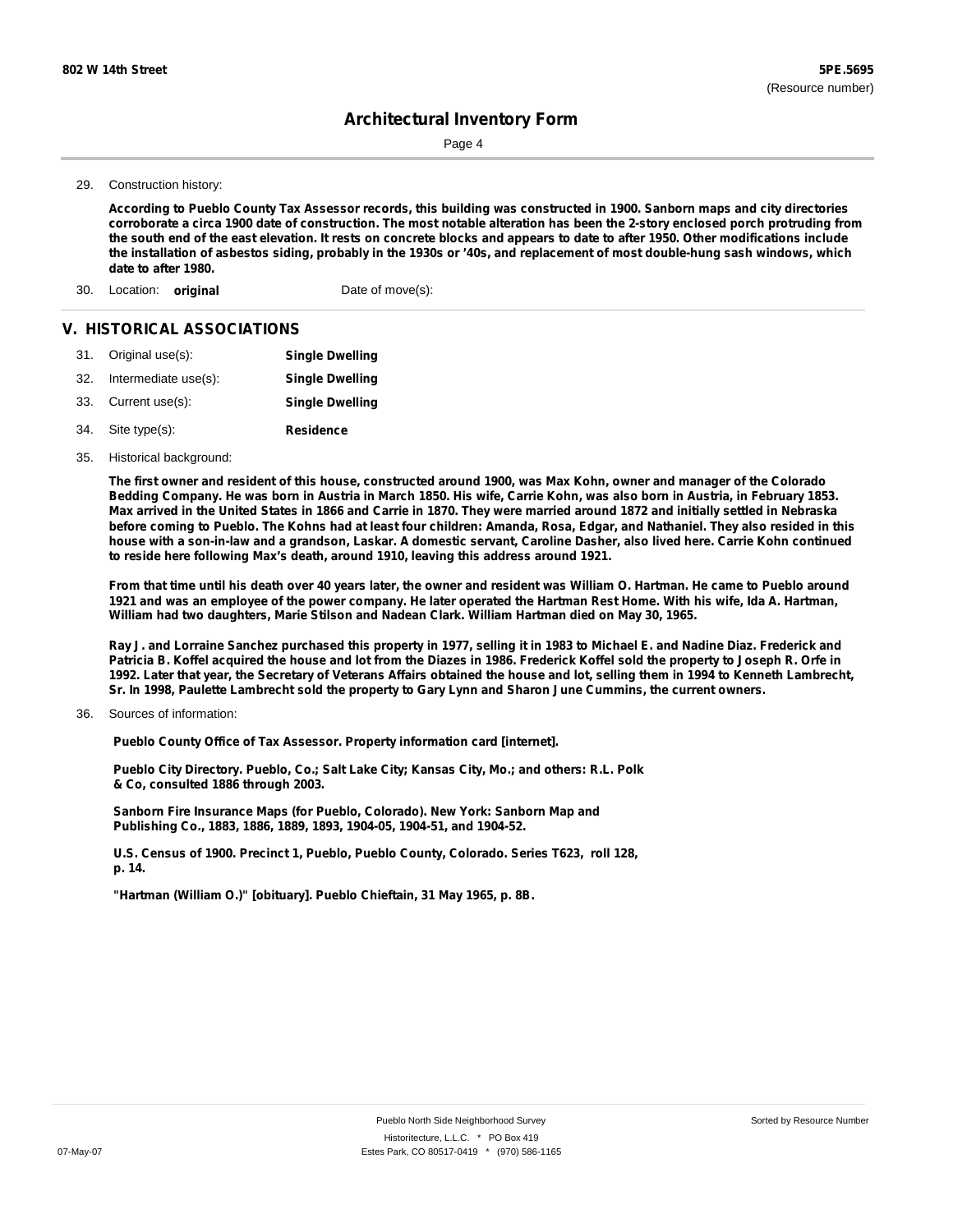÷

Sorted by Resource Number

# **Architectural Inventory Form**

Page 5

|            | <b>VI. SIGNIFICANCE</b>                                                                                                                                                                                                                                                                                                                                                                                                                                                                                                                                                                                                                                                                                                |  |  |  |  |  |  |
|------------|------------------------------------------------------------------------------------------------------------------------------------------------------------------------------------------------------------------------------------------------------------------------------------------------------------------------------------------------------------------------------------------------------------------------------------------------------------------------------------------------------------------------------------------------------------------------------------------------------------------------------------------------------------------------------------------------------------------------|--|--|--|--|--|--|
| 37.        | Local landmark designation:<br>Yes $\Box$<br>No.                                                                                                                                                                                                                                                                                                                                                                                                                                                                                                                                                                                                                                                                       |  |  |  |  |  |  |
|            | Designation authority:                                                                                                                                                                                                                                                                                                                                                                                                                                                                                                                                                                                                                                                                                                 |  |  |  |  |  |  |
|            | Date of designation:                                                                                                                                                                                                                                                                                                                                                                                                                                                                                                                                                                                                                                                                                                   |  |  |  |  |  |  |
| 38.        | Applicable National Register criteria:                                                                                                                                                                                                                                                                                                                                                                                                                                                                                                                                                                                                                                                                                 |  |  |  |  |  |  |
|            | A. Associated with events that have made a significant contribution to the broad pattern of our history.<br>l.<br>B. Associated with the lives of persons significant in our past.<br>$\Box$<br>C. Embodies the distinctive characteristics of a type, period, or method of construction, or represents the work<br>◙<br>of a master, or that possess high artistic values, or represents a significant and distinguished entity whose<br>components may lack individual distinction.<br>D. Has yielded, or may be likely to yield, information important in history or prehistory.<br>Qualifies under Criteria Considerations A through G (see manual).<br>Does not meet any of the above National Register criteria. |  |  |  |  |  |  |
|            | <b>Pueblo Standards for Designation:</b>                                                                                                                                                                                                                                                                                                                                                                                                                                                                                                                                                                                                                                                                               |  |  |  |  |  |  |
|            | 1a. History<br>Have direct association with the historical development of the city, state, or nation; or                                                                                                                                                                                                                                                                                                                                                                                                                                                                                                                                                                                                               |  |  |  |  |  |  |
|            | <u>1b. History</u><br>Be the site of a significant historic event; or<br>$\mathcal{L}_{\mathcal{A}}$                                                                                                                                                                                                                                                                                                                                                                                                                                                                                                                                                                                                                   |  |  |  |  |  |  |
|            | 1c. History<br>Have direct and substantial association with a person or group of persons who had influence on society.<br>$\blacksquare$                                                                                                                                                                                                                                                                                                                                                                                                                                                                                                                                                                               |  |  |  |  |  |  |
|            | 2a. Architecture<br>Embody distinguishing characteristics of an architectural style or type; or<br>$\overline{\phantom{a}}$                                                                                                                                                                                                                                                                                                                                                                                                                                                                                                                                                                                            |  |  |  |  |  |  |
|            | 2b. Architecture                                                                                                                                                                                                                                                                                                                                                                                                                                                                                                                                                                                                                                                                                                       |  |  |  |  |  |  |
|            | Be a significant example of the work of a recognized architect or master builder, or<br>$\sim$<br>2c. Architecture                                                                                                                                                                                                                                                                                                                                                                                                                                                                                                                                                                                                     |  |  |  |  |  |  |
|            |                                                                                                                                                                                                                                                                                                                                                                                                                                                                                                                                                                                                                                                                                                                        |  |  |  |  |  |  |
|            | Contain elements of architectural design, engineering, materials, craftsmanship, or artistic merit which represent a<br>О<br>significant or influential innovation;                                                                                                                                                                                                                                                                                                                                                                                                                                                                                                                                                    |  |  |  |  |  |  |
|            | 2d. Architecture                                                                                                                                                                                                                                                                                                                                                                                                                                                                                                                                                                                                                                                                                                       |  |  |  |  |  |  |
|            | Portray the environment of a group of people or physical development of an area of the city in an era of history<br>$\Box$<br>characterized by a distinctive architectural style.                                                                                                                                                                                                                                                                                                                                                                                                                                                                                                                                      |  |  |  |  |  |  |
|            | 3a. Geography                                                                                                                                                                                                                                                                                                                                                                                                                                                                                                                                                                                                                                                                                                          |  |  |  |  |  |  |
|            | Have a prominent location or be an established, familiar, and orienting visual feature of the contemporary city, or                                                                                                                                                                                                                                                                                                                                                                                                                                                                                                                                                                                                    |  |  |  |  |  |  |
|            | 3b. Geography<br>Promote understanding and appreciation of Pueblo's environment by means of distinctive physical characteristics<br>or rarity; or                                                                                                                                                                                                                                                                                                                                                                                                                                                                                                                                                                      |  |  |  |  |  |  |
|            | 3c. Geography                                                                                                                                                                                                                                                                                                                                                                                                                                                                                                                                                                                                                                                                                                          |  |  |  |  |  |  |
|            | Make a special contribution to Pueblo's distinctive character.<br>$\sim$                                                                                                                                                                                                                                                                                                                                                                                                                                                                                                                                                                                                                                               |  |  |  |  |  |  |
|            | Not Applicable<br>Does not meet any of the above Pueblo landmark criteria.<br>$\overline{\phantom{a}}$                                                                                                                                                                                                                                                                                                                                                                                                                                                                                                                                                                                                                 |  |  |  |  |  |  |
|            |                                                                                                                                                                                                                                                                                                                                                                                                                                                                                                                                                                                                                                                                                                                        |  |  |  |  |  |  |
| 39.        | Area(s) of Significance:<br><b>Architecture</b>                                                                                                                                                                                                                                                                                                                                                                                                                                                                                                                                                                                                                                                                        |  |  |  |  |  |  |
| 40.<br>41. | Period of Significance:<br>ca. 1900<br>National:<br>Level of significance:<br>State<br>Local                                                                                                                                                                                                                                                                                                                                                                                                                                                                                                                                                                                                                           |  |  |  |  |  |  |
|            | т,<br>П                                                                                                                                                                                                                                                                                                                                                                                                                                                                                                                                                                                                                                                                                                                |  |  |  |  |  |  |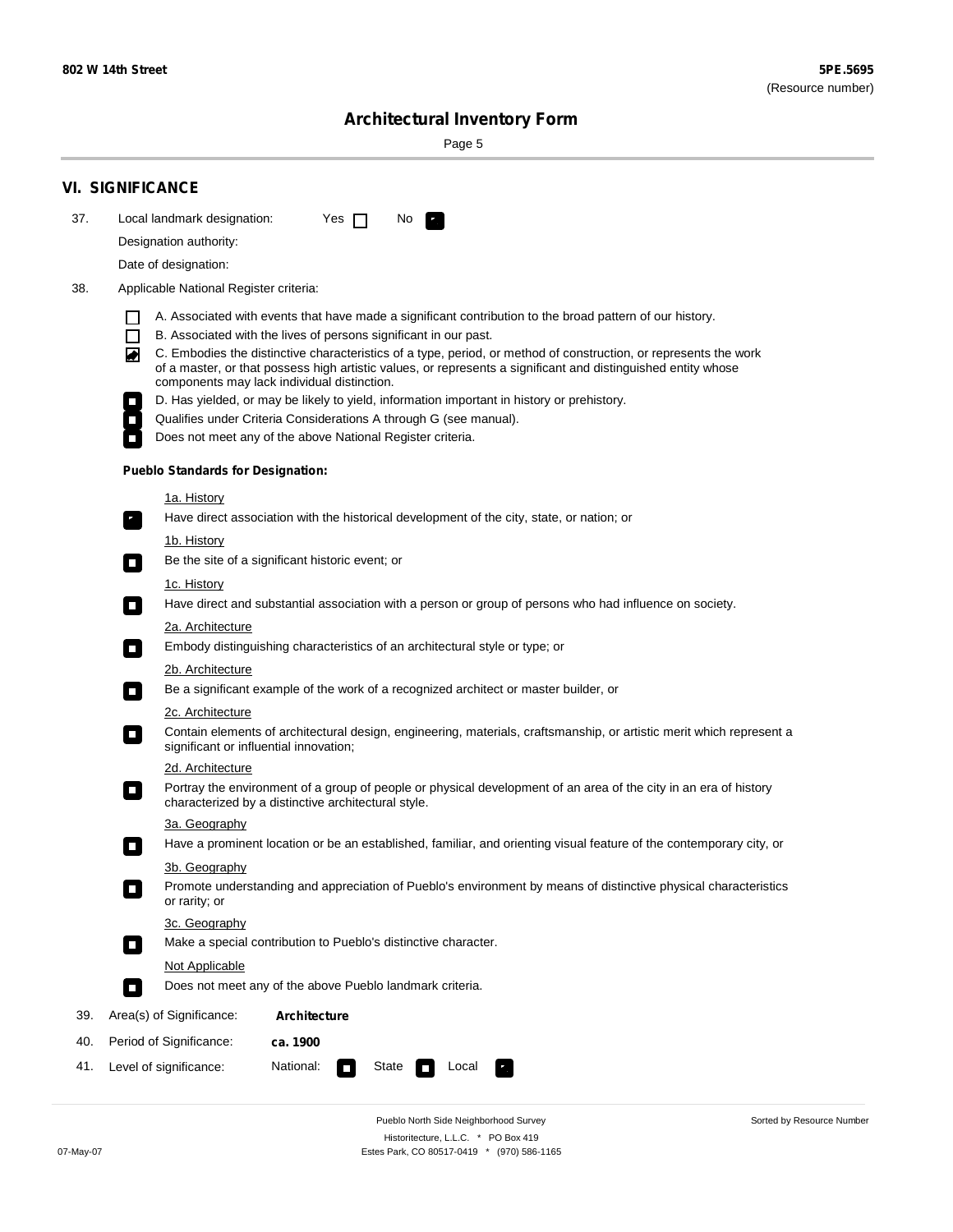Page 6

#### 42. Statement of significance:

This property is historically significant under Pueblo Local Landmark Criterion 1A for its association with the development of Pueblo's North Side Neighborhood, when more architecturally sophisticated buildings like this one, the product of an **emerging professional and entrepreneurial class, joined the smaller, plainer dwellings originally constructed here. Indicative** of these early Pueblo entrepreneurs was resident Max Kohn, founder of the Colorado Bedding Company. As well, the house is significant under National Register criterion C (Pueblo Local Landmark criterion 2A) as an excellent example of Edwardian style. However, the levels of architectural and historical significance, combined with physical integrity, are not to the extent that this property would qualify for individual listing in the National Register of Historic Places or the Colorado State Register of Historic Properties. It could, nonetheless, be eligible as a City of Pueblo Landmark. In any case, it is a contributing **resource within any potential historic district.**

43. Assessment of historic physical integrity related to significance:

Constructed around 1900, this building exhibits a moderate level of physical integrity relative to the seven aspects of integrity as defined by the National Park Service and the Colorado Historical Society: location, setting, design, materials, **workmanship, feeling, and association. Small additions, newer exterior wall cladding, and replacement windows have** concealed or removed some character-defining features. Yet enough of the features remain intact to express the original architectural style and form. This property retains sufficient physical integrity to convey its architectural and historical **significance.**

#### **VII. NATIONAL REGISTER ELIGIBILITY ASSESSMENT**



**classes. Its diversity of architectural styles and forms directly represents the city's changing economic and cultural climates. As well, the neighborhood is distinctive because it appears to have evolved independently of the area's dominant industry, steel manufacturing.**

> Yes Yes

No **D** N/A  $N$  No  $N/A$   $\blacksquare$ 

If there is National Register district potential, is this building contributing:

If the building is in existing National Register district, is it contributing: 46.

#### **VIII. RECORDING INFORMATION**

| 47. | Photograph numbers): | <b>CD-ROM Photo Disc: North Side Photos</b><br>File Name(s): 14thstw802                                                       |
|-----|----------------------|-------------------------------------------------------------------------------------------------------------------------------|
|     | Negatives filed at:  | <b>Special Collections</b><br><b>Robert Hoag Rawlings Public Library</b><br>100 East Abriendo Avenue<br>Pueblo, CO 81004-4290 |
| 48. | Report title:        | <b>Pueblo North Side Neighborhood Survey</b>                                                                                  |
| 49. | $Date(s)$ :          | 07/18/02                                                                                                                      |
| 50. | Recorder(s):         | <b>Adam Thomas</b>                                                                                                            |
| 51. | Organization:        | Historitecture, L.L.C.                                                                                                        |
| 52. | Address:             | <b>PO Box 419</b>                                                                                                             |
|     |                      | Estes Park, CO 80517-0419                                                                                                     |
| 53. | Phone number(s):     | (970) 586-1165                                                                                                                |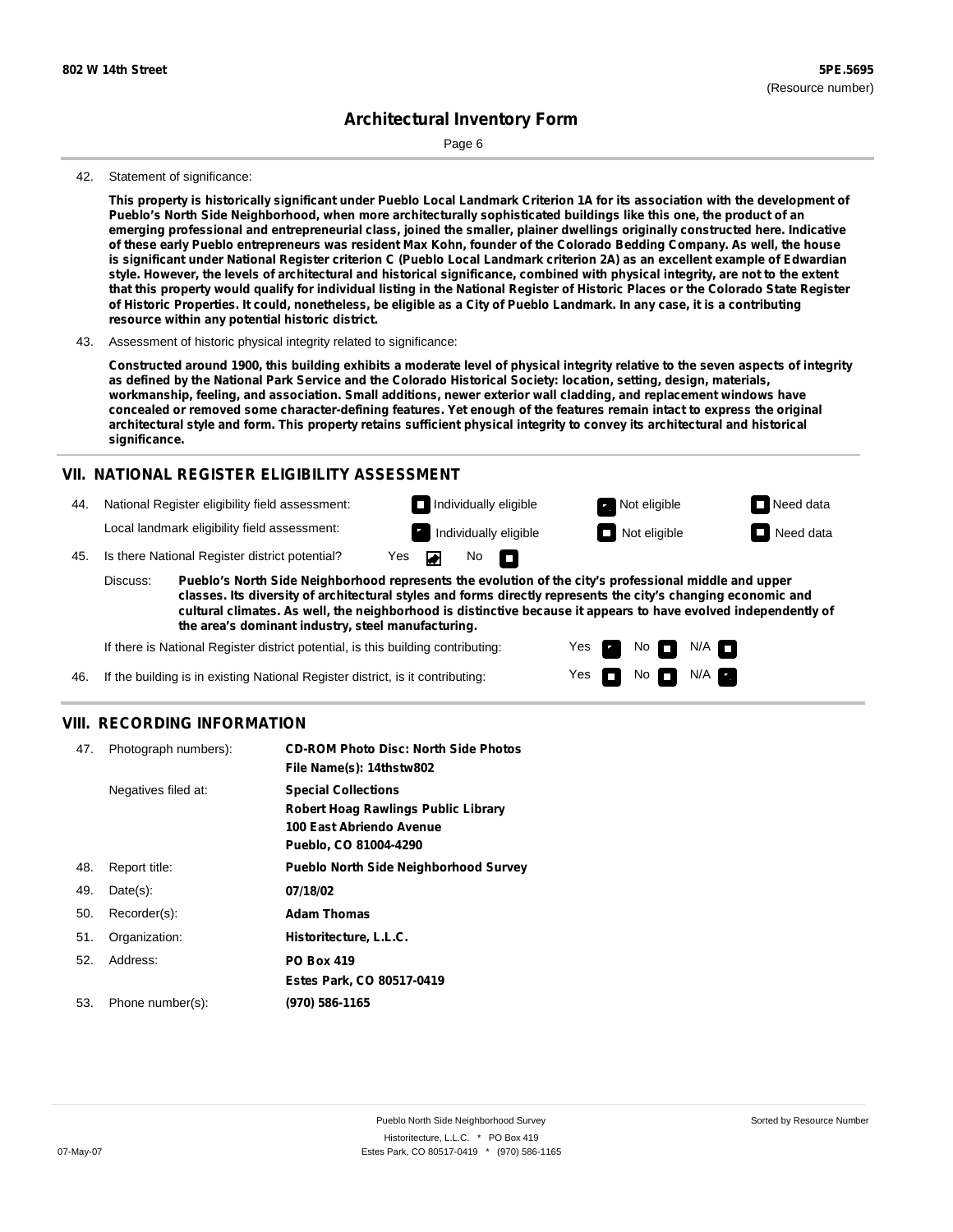Page 7